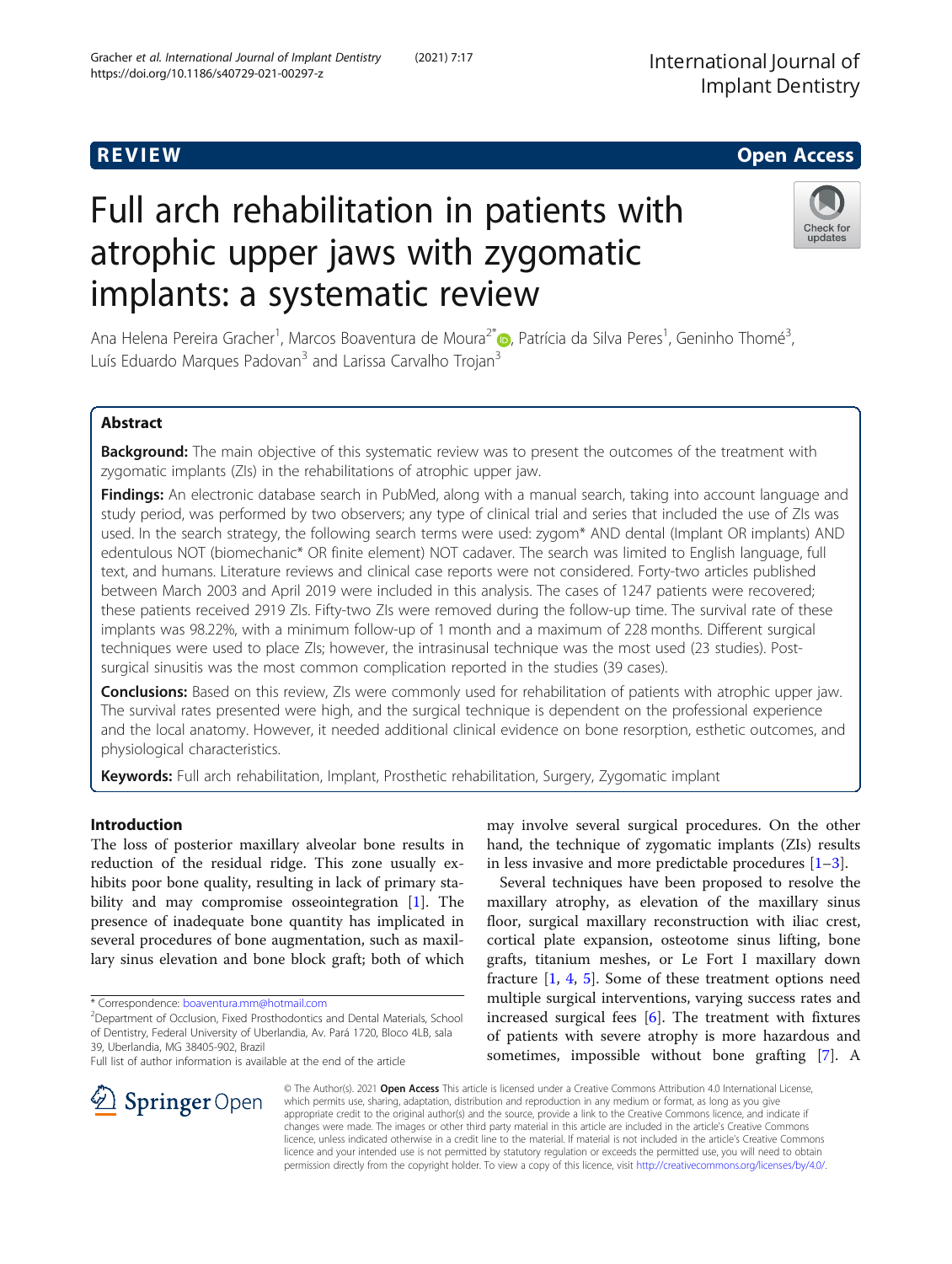retrognathic maxilla may require a Le Fort I osteotomy and bone grafting in order to increase bone volume for implants and correct facial morphology, while onlay and/or inlay bone grafting may be sufficient in cases of a normal intermaxillary relation [\[8\]](#page-7-0).

Brånemark, in 1989, initially developed the ZIs for the rehabilitation of atrophied maxillae in patients with tumors who had undergone total or partial maxillectomy [[9\]](#page-7-0). Currently, ZIs are indicated for dental rehabilitation of atrophic upper jaws. An implant with the following characteristics was initially designed: 45° head, 4.5-mm diameter at its widest part, and a length of 30 to 50 mm. The implant follows an insertion path of the palatal aspect in the alveolar process, following the zygomatic alveolar crest until its anchorage in the malar body [\[10](#page-7-0)]. And the amount of bone in the zygomatic arch and in the residual alveolar crest has to be evaluated by computed tomography [\[2](#page-7-0)].

Initially, it was recommended to combine two ZIs with conventional implants (CIs), preferably in a semicircular construction and to avoid the use the ZI for only unilateral rehabilitation in the upper jaw [\[9](#page-7-0)]. With the development of the techniques, ZIs can be used in patients with totally or partially edentulous maxillary who have insufficient bone volume for placement of CIs posterior to the canine [[2](#page-7-0)]. One to three ZIs can be inserted through the posterior alveolar crest passing through the maxillary sinus, or externally to it, to engage the body of the zygomatic bone in each side of the upper jaw  $[11]$  $[11]$ .

The main objective of this systematic review was to present the result of the treatment with ZIs in the rehabilitations of atrophic upper jaw. The contributing parameters included in this analysis were the survival rate of the ZIs, the surgical techniques used, and the main complications.

# Materials and methods

The current systematic review was reported following the Preferred Reporting Items for Systematic Reviews and Meta-analysis (PRISMA) statement [\[12](#page-7-0)]. The review protocol was registered in PROSPERO (International Prospective Register of Systematic Reviews) hosted by the UK's National Institute for Health Research (NHS), University of York, Centre for Reviews and Dissemination, under the code CRD42020144836.

#### Research question

The clinical question in "PICO" format  $(P =$  patient problem/population,  $I =$  intervention,  $C =$  comparison,  $O =$  outcomes) in our study was as follows: In patients with atrophic upper jaw, does the placement of ZIs by different techniques compared to CIs present acceptable survival rates?

### Inclusion and exclusion criteria

Inclusion criteria of this systematic review included the following:

- Studies aimed at investigating patients with atrophic upper jaws rehabilitated with ZIs;
- Clinical studies in humans, including prospective, retrospective, and case series studies;
- At least one of the following reported results: clinical, radiographic, and patient-centered;
- Full text available in pdf format;
- Reported in the English language.

The exclusion criteria were as follows:

- Articles published in another language other than English;
- Experimental laboratory studies;
- Animal studies;
- Studies that the main theme was not the rehabilitation of atrophic upper jaws with ZIs;
- Systematic reviews;
- Full text articles were not available on the database search;
- Case reports;
- Duplicate articles;
- Letters to editor;
- Commentaries.

The systematic reviews and reviews of the literature on this topic were excluded because they presented repeated data from prospective and retrospective articles included in the current review.

# Search strategy and study identification

An electronic search was conducted in December 2019 in the PubMed database (National Library of Medicine, National Institute of Health) to collect relevant information on the rehabilitation of atrophic upper jaws with ZIs. We used the computer network of the company Neodent (Brazil) to perform the electronic search of data. In the search strategy, the following search terms were used: zygom\* AND dental (Implant OR implants) AND edentulous NOT (biomechanic\* OR finite element) NOT cadaver. The search was limited to English language, full text, and humans. Two observers examined the resulting articles in order to discern which complied with inclusion criteria, based on their title and abstract. In the event that both observers did not agree upon evaluation, a third observer undertook the final assessment. The investigators then read the selected fulltext articles independently, compared their selections, and resolved any conflicts in selection with a third party.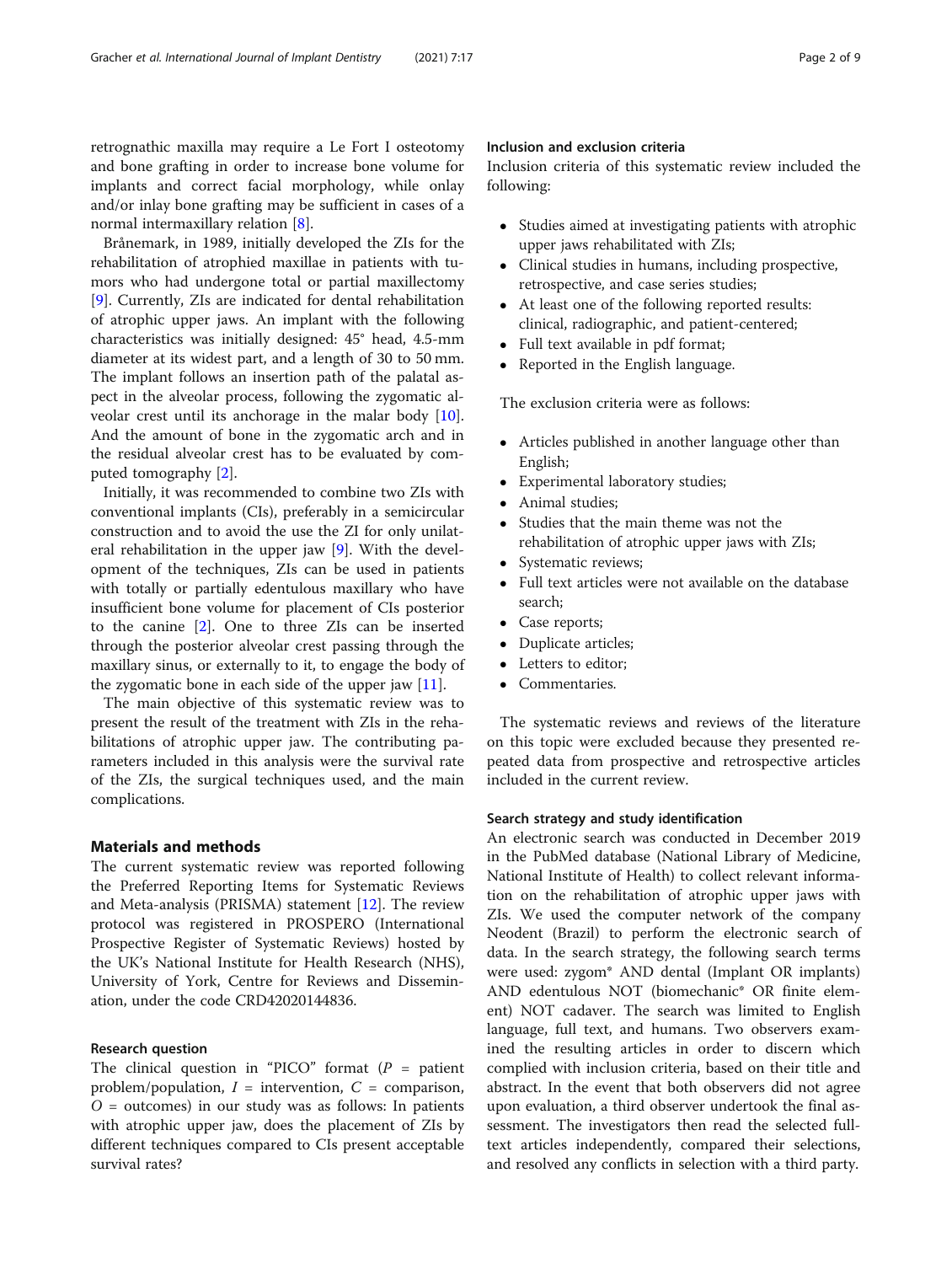# Outcome measure

The outcome measure reported in this review was the survival of the ZIs and the surgical techniques used, as reported in each study. Survival of the implant refers to the presence of an implant with or without complications. The failure was defined when the implant was removed. The survival of the implants was calculated from the absolute number of implants placed and lost.

# Data extraction

Tables and figures were used to organize the clinical evidence reported in this review. Data recorded included the author, type of study, follow-up, number of patients, number of implants placed in the upper jaw, surgical technique used, number of implants lost, and number of complications.

### Results

#### Study selection

A hundred and ten articles were identified through electronic searches (PubMed). After analyzing the titles and abstracts and identifying duplicate publications, 35 articles were excluded, leaving 75 for further review. The inclusion and exclusion criteria were then applied, and 43 articles were considered acceptable for full-text analysis. One article with duplicate data from the same author was excluded; thus, 42 articles suitable for inclusion were accepted for systematic review (Fig. 1). The data are presented in Tables [1](#page-3-0) and [2](#page-4-0): author; type of study; follow-up period (months); number of patients; number of implants placed; surgical technique used; number of nonosseointegrated implants; and number of paresthesias, sinusitis, local infection, and fistulae at implant level were extracted from the 42 selected studies.

# Study characteristics and quality assessment

Twenty were prospective studies [[3,](#page-7-0) [4,](#page-7-0) [6,](#page-7-0) [7](#page-7-0), [15](#page-7-0)–[18,](#page-7-0) [24](#page-8-0)– [26,](#page-8-0) [31](#page-8-0)–[33](#page-8-0), [36](#page-8-0), [38,](#page-8-0) [40,](#page-8-0) [42,](#page-8-0) [45,](#page-8-0) [48\]](#page-8-0), nineteen were retrospective studies [[13,](#page-7-0) [14,](#page-7-0) [19,](#page-7-0) [22](#page-8-0), [23](#page-8-0), [27](#page-8-0)–[30,](#page-8-0) [34](#page-8-0), [35](#page-8-0), [37](#page-8-0), [39](#page-8-0), [41,](#page-8-0) [43,](#page-8-0) [44](#page-8-0), [46](#page-8-0), [47,](#page-8-0) [49\]](#page-8-0), two were case series [[20,](#page-8-0) [21\]](#page-8-0), and one was a longitudinal cohort study [\[8](#page-7-0)]. The articles were classified according to the levels of evidence (based on the University of Oxford's Center for Evidence Based Medicine criteria) (Table [1\)](#page-3-0) [[50\]](#page-8-0).

Different types of studies were included in this review. Overall, this systematic review analyzed 1247 patients with 2919 ZIs placed and 52 loss implants. The survival rate of these ZIs was 98.22%, with a minimum follow-up of 1 month and a maximum of 228 months. The osseointegration period, the surgical technique, and the followup period varied between the same types of study and between the different reports. Criteria for treatment success also varied. Of the 42 articles reviewed, there was no randomized controlled clinical trial. One of the 42 articles did not make clear how many patients received ZIs

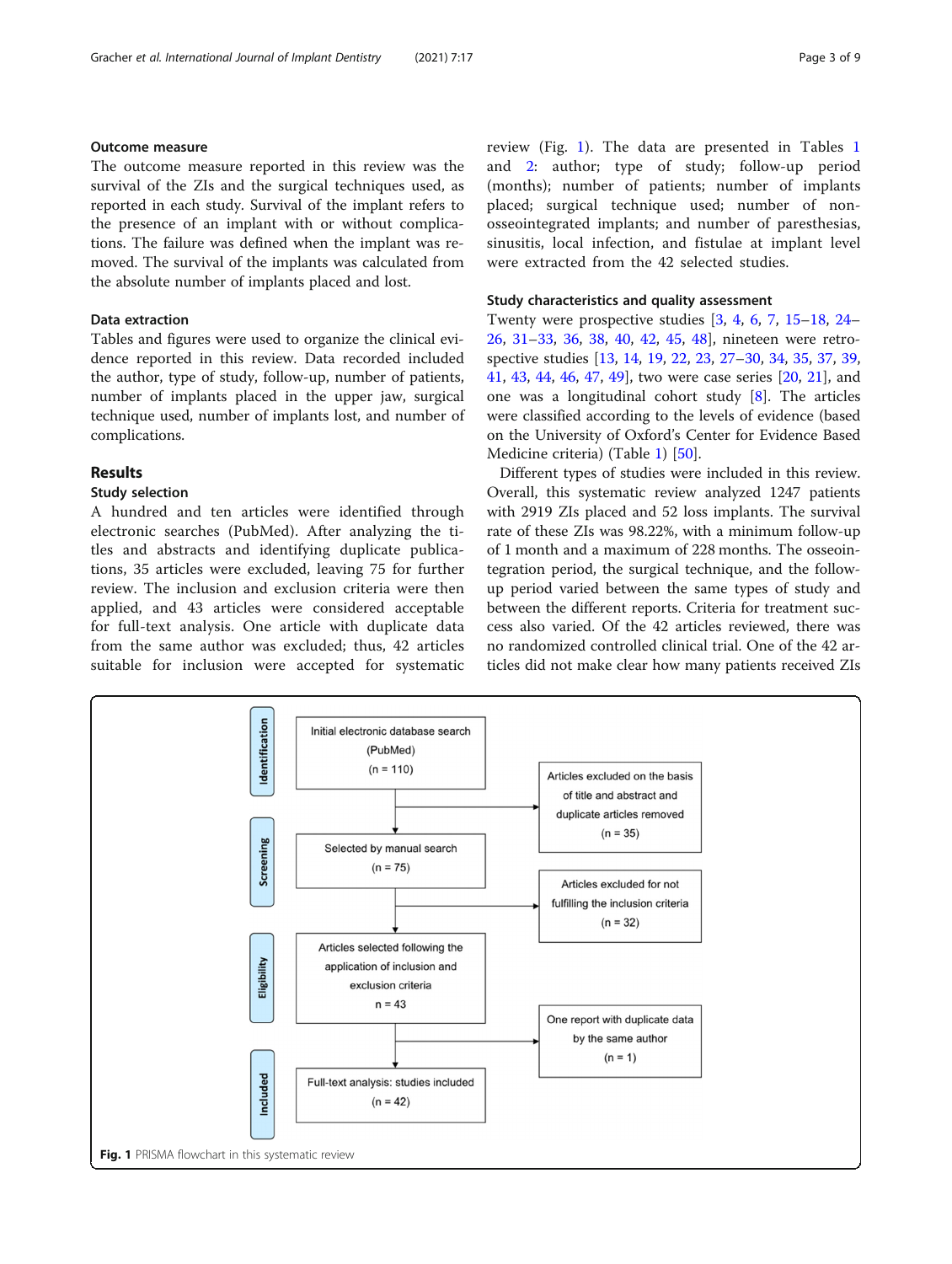<span id="page-3-0"></span>

| <b>Table 1</b> Summary of the studies meeting the eligibility criteria and levels of clinical evidence (CEBM 2011) ( $n = 42$ ) |  |  |
|---------------------------------------------------------------------------------------------------------------------------------|--|--|
|                                                                                                                                 |  |  |

| Author                      | Type of study             | Follow-up (months) | No. of patients | No. of implants | <b>Technique</b>              | Levels of evidence |
|-----------------------------|---------------------------|--------------------|-----------------|-----------------|-------------------------------|--------------------|
| Aleksandrowicz et al. [13]  | Retrospective             | 152                | 45              | 88              | Intrasinusal and extrasinusal | 2a                 |
| Alzoubi et al. [14]         | Retrospective             | 228                | 23              | 53              | <b>NR</b>                     | 2a                 |
| Agliardi et al. [4]         | Prospective               | 97                 | 15              | 42              | Intrasinusal                  | 1 <sub>b</sub>     |
| Aparicio et al. [3]         | Prospective               | 72                 | 69              | 131             | <b>NR</b>                     | 1 <sub>b</sub>     |
| Aparicio et al. [8]         | Longitudinal cohort study | 48                 | 20              | 36              | Extrasinusal                  | 1 <sub>b</sub>     |
| Aparicio et al. [15]        | Prospective               | 72                 | 25              | 47              | Intrasinusal and extrasinusal | 1 <sub>b</sub>     |
| Aparicio et al. [16]        | Prospective               | 120                | 80              | 197             | Intrasinusal and extrasinusal | 1 <sub>b</sub>     |
| Aparicio et al. [17]        | Prospective               | 120                | 22              | 41              | Intrasinusal                  | 2 <sub>b</sub>     |
| Atalay et al. [18]          | Prospective               | 96                 | 16              | 32              | Intrasinusal and extrasinusal | 2 <sub>b</sub>     |
| Balshi et al. [19]          | Retrospective             | <b>NR</b>          | 77              | 173             | <b>NR</b>                     | 2 <sub>b</sub>     |
| Bedrossian [20]             | Case series               | 6                  | $\overline{4}$  | 7               | Intrasinusal                  | 4                  |
| Binon [21]                  | Case series               | 108                | $\overline{4}$  | 11              | <b>NR</b>                     | 4                  |
| Brånemark et al. [7]        | Prospective               | 120                | 28              | 52              | Intrasinusal                  | 1 <sub>b</sub>     |
| Butura and Galindo [22]     | Retrospective             | 24                 | 19              | 40              | Sinus Slot                    | $\overline{4}$     |
| Chana et al. [23]           | Retrospective             | 216                | 45              | 88              | <b>NR</b>                     | 2a                 |
| Chow et al. [24]            | Prospective               | 10                 | 5               | 10              | Intrasinusal                  | $\overline{4}$     |
| Coppedê et al. [25]         | Prospective               | 36                 | 42              | 94              | Extrasinusal                  | 1 <sub>b</sub>     |
| Davó and Pons [26]          | Prospective               | 72                 | 17              | 68              | <b>NR</b>                     | 1 <sub>b</sub>     |
| Davo et al. [27]            | Retrospective             | 29                 | 18              | 36              | Intrasinusal                  | 2 <sub>b</sub>     |
| Davó et al. [28]            | Retrospective             | 12                 | 42              | 81              | Intrasinusal and Sinus Slot   | 2 <sub>b</sub>     |
| Davó et al. [29]            | Retrospective             | 42                 | 36              | 71              | Intrasinusal and Sinus Slot   | 2 <sub>b</sub>     |
| Davó [30]                   | Retrospective             | 72                 | 24              | 45              | Intrasinusal                  | 2 <sub>b</sub>     |
| Davo et al. [31]            | Prospective               | 12                 | 17              | 68              | Intrasinusal                  | 1 <sub>b</sub>     |
| de Araújo Nobre et al. [32] | Prospective               | 12                 | 40              | 72              | Extrasinusal                  | 1 <sub>b</sub>     |
| Duarte et al. [6]           | Prospective               | 30                 | 12              | 48              | Intrasinusal                  | 1 <sub>b</sub>     |
| Esposito et al. [33]        | Prospective               | 12                 | 20              | 80              | Intrasinusal                  | 1 <sub>b</sub>     |
| Fernández et al. [34]       | Retrospective             | 48                 | 80              | 244             | Intrasinusal                  | 2 <sub>b</sub>     |
| Fortin [35]                 | Retrospective             | 156                | 49              | 107             | <b>NR</b>                     | 2a                 |
| Kahnberg et al. [36]        | Prospective               | 36                 | 76              | 145             | Intrasinusal                  | 1b                 |
| Malevez et al. [37]         | Retrospective             | 48                 | 55              | 103             | Extrasinusal                  | 2 <sub>b</sub>     |
| Maló et al. [38]            | Prospective               | 18                 | 29              | 67              | Extrasinusal                  | 1 <sub>b</sub>     |
| Maló et al. [39]            | Retrospective             | 72                 | 39              | 92              | Extrasinusal                  | 2 <sub>b</sub>     |
| Mozzati et al. [40]         | Prospective               | 30                 | 10              | 40              | Intrasinusal                  | 1b                 |
| Neugarten et al. [41]       | Retrospective             | 60                 | 28              | 105             | Intrasinusal and extrasinusal | 2 <sub>b</sub>     |
| Nocini et al. [42]          | Prospective               | 20                 | 4               | 16              | <b>NR</b>                     | $\overline{4}$     |
| Pellicer-Chover et al. [43] | Retrospective             | 144                | 22              | 44              | Sinus Slot                    | 2 <sub>b</sub>     |
| Peñarrocha et al. [44]      | Retrospective             | 84                 | <b>NR</b>       | 4               | Sinus Slot                    | 2 <sub>b</sub>     |
| Schiroli et al. [45]        | Prospective               | 39                 | 4               | 7               | Intrasinusal                  | $\overline{4}$     |
| Stiévenart and Malevez [46] | Retrospective             | 40                 | 20              | 80              | Intrasinusal                  | 2 <sub>b</sub>     |
| Wang et al. [47]            | Retrospective             | <b>NR</b>          | 15              | 52              | Intrasinusal                  | 2 <sub>b</sub>     |
| Wu et al. [48]              | Prospective               | 36                 | 10              | 20              | <b>NR</b>                     | 1 <sub>b</sub>     |
| Yates et al. [49]           | Retrospective             | 120                | 25              | 43              | Modified sinus Slot           | 2a                 |

**NR** not reported

[[44\]](#page-8-0), while all articles reported the number of ZIs at each stage of the study. Twelve articles reported the number of failed ZIs and the reasons given (Tables 1 and [2\)](#page-4-0) [[6,](#page-7-0) [7,](#page-7-0) [13,](#page-7-0) [16,](#page-7-0) [26](#page-8-0), [30](#page-8-0), [31](#page-8-0), [33](#page-8-0), [34](#page-8-0), [36,](#page-8-0) [38,](#page-8-0) [46\]](#page-8-0).

The surgical technique most used in this review was the intrasinusal, reported in twenty-three studies [\[4](#page-7-0), [6](#page-7-0), [7](#page-7-0), [13,](#page-7-0) [15](#page-7-0)–[18](#page-7-0), [20](#page-8-0), [24,](#page-8-0) [27](#page-8-0)–[31,](#page-8-0) [33](#page-8-0), [34](#page-8-0), [36](#page-8-0), [40](#page-8-0), [41](#page-8-0), [45](#page-8-0)–[47\]](#page-8-0). In eleven studies, the extrasinusal technique was used [\[8](#page-7-0),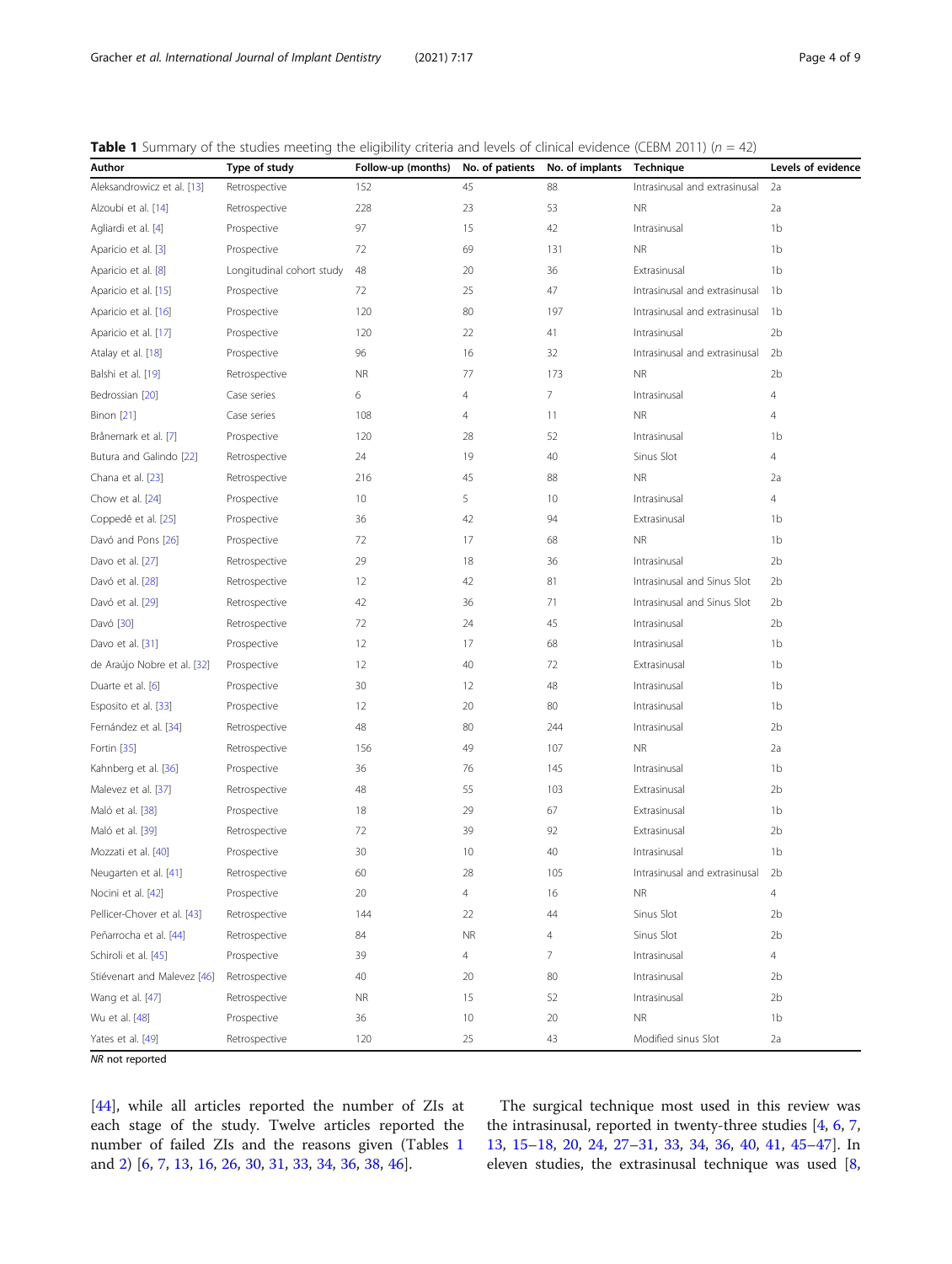<span id="page-4-0"></span>

|                     | Table 2 Summary of studies presenting about non-osseointegration and surgical complications related to the use of zygomatic |  |  |  |  |
|---------------------|-----------------------------------------------------------------------------------------------------------------------------|--|--|--|--|
| implants $(n = 42)$ |                                                                                                                             |  |  |  |  |

| Author                      | Non-osseointegrated implants | Paresthesia         | <b>Sinusitis</b>    | Local infection | Fistulae at implant level |
|-----------------------------|------------------------------|---------------------|---------------------|-----------------|---------------------------|
| Aleksandrowicz et al. [13]  | 1                            | <b>NR</b>           | $\overline{4}$      | 3               | <b>NR</b>                 |
| Alzoubi et al. [14]         | $\mathsf{O}\xspace$          | <b>NR</b>           | $\overline{2}$      | $\mathbf 0$     | 0                         |
| Agliardi et al. [4]         | 0                            | <b>NR</b>           | <b>NR</b>           | <b>NR</b>       | <b>NR</b>                 |
| Aparicio et al. [3]         | 0                            | 6                   | 3                   | 0               | <b>NR</b>                 |
| Aparicio et al. [8]         | 0                            | <b>NR</b>           | 0                   | 0               | 0                         |
| Aparicio et al. [15]        | 0                            | <b>NR</b>           | <b>NR</b>           | 0               | 0                         |
| Aparicio et al. [16]        | 7                            | <b>NR</b>           | <b>NR</b>           | 6               | <b>NR</b>                 |
| Aparicio et al. [17]        | 0                            | <b>NR</b>           | <b>NR</b>           | 2               | <b>NR</b>                 |
| Atalay et al. [18]          | 2                            | <b>NR</b>           | $\sf NR$            | <b>NR</b>       | <b>NR</b>                 |
| Balshi et al. [19]          | 6                            | <b>NR</b>           | <b>NR</b>           | <b>NR</b>       | <b>NR</b>                 |
| Bedrossian [20]             | 0                            | <b>NR</b>           | <b>NR</b>           | <b>NR</b>       | NR.                       |
| Binon [21]                  | 0                            | <b>NR</b>           | <b>NR</b>           | <b>NR</b>       | <b>NR</b>                 |
| Brånemark et al. [7]        | 2                            | NR                  | $\mathbf 0$         | 1               | 0                         |
| Butura and Galindo [22]     | 0                            | <b>NR</b>           | $\mathbf 0$         | <b>NR</b>       | <b>NR</b>                 |
| Chana et al. [23]           | 5                            | <b>NR</b>           | $\mathsf{O}\xspace$ | $\sf NR$        | <b>NR</b>                 |
| Chow et al. [24]            | 0                            | <b>NR</b>           | <b>NR</b>           | $\sf NR$        | <b>NR</b>                 |
| Coppedê et al. [25]         | 1                            | NR                  | <b>NR</b>           | <b>NR</b>       | NR.                       |
| Davó and Pons [26]          | 3                            | <b>NR</b>           | $\overline{2}$      | <b>NR</b>       | $\mathbf{1}$              |
| Davo et al. [27]            | 0                            | <b>NR</b>           | <b>NR</b>           | $\sf NR$        | <b>NR</b>                 |
| Davó et al. [28]            | 0                            | <b>NR</b>           | $\mathbf{1}$        | <b>NR</b>       | $\mathbf{1}$              |
| Davó et al. [29]            | 0                            | <b>NR</b>           | $\mathsf{O}\xspace$ | $\sf NR$        | 0                         |
| Davó [30]                   | 1                            | <b>NR</b>           | 5                   | <b>NR</b>       | <b>NR</b>                 |
| Davo et al. [31]            | 1                            | NR                  | $\mathbf 0$         | 1               | <b>NR</b>                 |
| de Araújo Nobre et al. [32] | 2                            | <b>NR</b>           | <b>NR</b>           | 1               | <b>NR</b>                 |
| Duarte et al. [6]           | 1                            | <b>NR</b>           | <b>NR</b>           | <b>NR</b>       | <b>NR</b>                 |
| Esposito et al. [33]        | $\overline{2}$               | <b>NR</b>           | <b>NR</b>           | 2               | <b>NR</b>                 |
| Fernández et al. [34]       | 1                            | $\mathbf{1}$        | 6                   | $\sf NR$        | $\mathbf{1}$              |
| Fortin [35]                 | 0                            | <b>NR</b>           | $\mathbf 0$         | $\sf NR$        | <b>NR</b>                 |
| Kahnberg et al. [36]        | 5                            | $\mathbf{1}$        | $\mathbf{1}$        | <b>NR</b>       | 3                         |
| Malevez et al. [37]         | 0                            | <b>NR</b>           | $\mathbf{1}$        | $\sf NR$        | <b>NR</b>                 |
| Maló et al. [38]            | 1                            | <b>NR</b>           | 4                   | $\sf NR$        | <b>NR</b>                 |
| Maló et al. [39]            | 0                            | <b>NR</b>           | 5                   | <b>NR</b>       | $\mathbf{1}$              |
| Mozzati et al. [40]         | 0                            | $\mathsf{O}\xspace$ | $\mathbf 0$         | 0               | $\circ$                   |
| Neugarten et al. [41]       | 4                            | <b>NR</b>           | $\sf NR$            | $\sf NR$        | $\sf NR$                  |
| Nocini et al. [42]          | 0                            | <b>NR</b>           | $\mathsf{O}\xspace$ | <b>NR</b>       | <b>NR</b>                 |
| Pellicer-Chover et al. [43] | 1                            | <b>NR</b>           | $\sf NR$            | $\sf NR$        | <b>NR</b>                 |
| Peñarrocha et al. [44]      | $\mathsf{O}\xspace$          | <b>NR</b>           | $\sf NR$            | $\sf NR$        | <b>NR</b>                 |
| Schiroli et al. [45]        | 0                            | <b>NR</b>           | <b>NR</b>           | <b>NR</b>       | <b>NR</b>                 |
| Stiévenart and Malevez [46] | 3                            | 1                   | $\mathbf{1}$        | 3               | <b>NR</b>                 |
| Wang et al. [47]            | 0                            | <b>NR</b>           | $\mathbf 0$         | <b>NR</b>       | $\sf NR$                  |
| Wu et al. [48]              | 0                            | <b>NR</b>           | $\sf NR$            | ${\sf NR}$      | <b>NR</b>                 |
| Yates et al. [49]           | 4                            | $\sf NR$            | $\mathbf{1}$        | $\sf NR$        | $\sf NR$                  |

NR not reported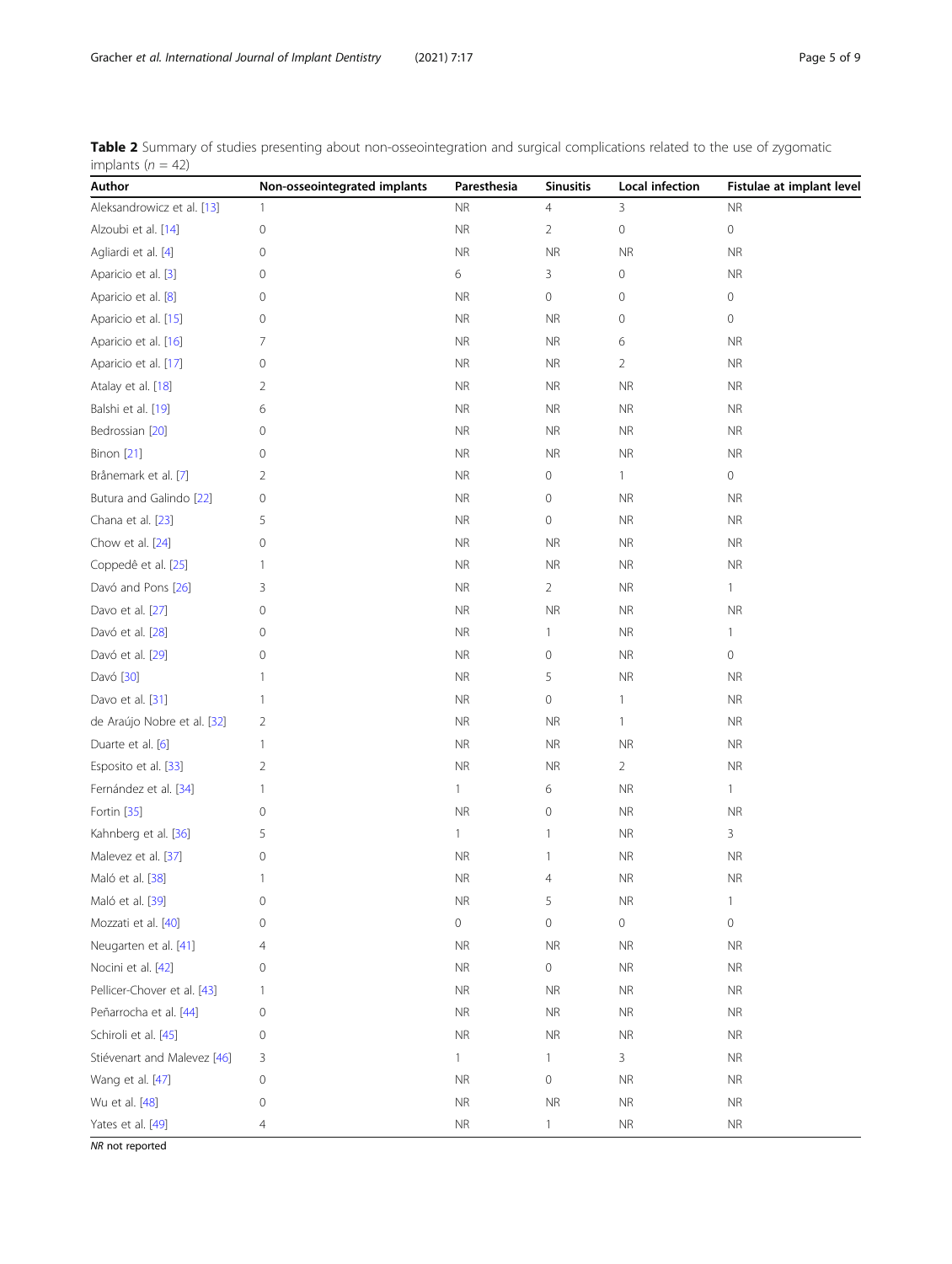[13,](#page-7-0) [15,](#page-7-0) [16](#page-7-0), [18](#page-7-0), [25,](#page-8-0) [32,](#page-8-0) [37](#page-8-0)–[39,](#page-8-0) [41](#page-8-0)], five used a combination of intrasinusal and extrasinusal [[13,](#page-7-0) [15,](#page-7-0) [16,](#page-7-0) [18](#page-7-0), [41](#page-8-0)], two used intrasinusal and sinus slot [\[28](#page-8-0), [29](#page-8-0)], five used sinus slot [[22](#page-8-0), [28,](#page-8-0) [29,](#page-8-0) [43,](#page-8-0) [44\]](#page-8-0), one used sinus modified slot [\[49](#page-8-0)], and nine studies did not report which technique was used to implant the implants [[3,](#page-7-0) [14,](#page-7-0) [19](#page-7-0), [21](#page-8-0), [23,](#page-8-0) [26](#page-8-0), [35](#page-8-0), [42](#page-8-0), [48](#page-8-0)].

Postoperative sinusitis was the most common complication reported in the studies, occurring in 39 cases [\[3](#page-7-0), [13,](#page-7-0) [14](#page-7-0), [26,](#page-8-0) [28](#page-8-0), [30,](#page-8-0) [34](#page-8-0), [36](#page-8-0)–[39](#page-8-0)]. Eight cases of local infection were reported [\[7,](#page-7-0) [13,](#page-7-0) [16](#page-7-0), [17,](#page-7-0) [31](#page-8-0)–[33,](#page-8-0) [46](#page-8-0)], nine cases of paresthesias [[3](#page-7-0), [34](#page-8-0), [36](#page-8-0), [46](#page-8-0)], and seven fistulae at implant level [[26,](#page-8-0) [28,](#page-8-0) [34,](#page-8-0) [36](#page-8-0), [39](#page-8-0)].

# **Discussion**

This systematic review aimed to evaluate the clinical results of the therapy with ZIs in patients with atrophic upper jaw. The 42 articles included in this review provided reliable evidence for the rehabilitation of patients' oral function. Despite the comprehensive nature of this review, there was heterogeneity in the literature reviewed. Included studies varied in terms of study design, follow-up time, surgical technique, and outcome assessment method (Table [1](#page-3-0)).

Different types of studies were included in this review. Twenty were prospective studies  $[3, 4, 6, 7, 15-18, 24 [3, 4, 6, 7, 15-18, 24 [3, 4, 6, 7, 15-18, 24 [3, 4, 6, 7, 15-18, 24 [3, 4, 6, 7, 15-18, 24 [3, 4, 6, 7, 15-18, 24 [3, 4, 6, 7, 15-18, 24 [3, 4, 6, 7, 15-18, 24 [3, 4, 6, 7, 15-18, 24 [3, 4, 6, 7, 15-18, 24 [3, 4, 6, 7, 15-18, 24 [3, 4, 6, 7, 15-18, 24 [3, 4, 6, 7, 15-18, 24 [3, 4, 6, 7, 15-18, 24 [3, 4, 6, 7, 15-18, 24-$ [26,](#page-8-0) [31](#page-8-0)–[33,](#page-8-0) [36,](#page-8-0) [38](#page-8-0), [40](#page-8-0), [42,](#page-8-0) [45,](#page-8-0) [48](#page-8-0)] nineteen were retrospective studies [[13,](#page-7-0) [14,](#page-7-0) [19,](#page-7-0) [22,](#page-8-0) [23](#page-8-0), [27](#page-8-0)–[30,](#page-8-0) [34](#page-8-0), [35](#page-8-0), [37](#page-8-0), [39](#page-8-0), [41,](#page-8-0) [43,](#page-8-0) [44](#page-8-0), [46](#page-8-0), [47,](#page-8-0) [49\]](#page-8-0), two were case series [[20,](#page-8-0) [21\]](#page-8-0), and one was a longitudinal cohort study [[8](#page-7-0)].

The follow-up time of patients who were rehabilitated with ZIs ranged from 1 (minimum) to 228 months (maximum). Only two studies did not report follow-up time (Table [1\)](#page-3-0) [[19,](#page-7-0) [47\]](#page-8-0).

Treatment with the placement of regular size and length implants in patients with severe atrophy is more dangerous and sometimes impossible without bone grafting [[7,](#page-7-0) [36](#page-8-0)]. Initially, it was recommended to combine two ZIs with CIs, preferably in a semicircular construction and to avoid the use of the ZIs for only unilateral rehabilitation in the upper jaw [[36\]](#page-8-0). With the development of the techniques, ZIs can be used in patients with totally or partially edentulous maxillary who have insufficient bone volume for placement of CIs posterior to the canine [[2\]](#page-7-0).

The Brånemark technique for ZI placement that uses an intrasinus path for implant body is called the classic intrasinusal technique [\[16](#page-7-0), [32](#page-8-0), [39](#page-8-0)]. The implant, a endosseal-threaded implant ranging in length from 30 to 52.5 mm, is placed in stable cortical maxillary buttress bone. The implant has a built-in 45°-angled platform lending to ideal ridge positioning. The placement of 2 ZIs and 4 anterior maxillary implants provides retention and support for a fixed prosthesis with 1 in-office surgical procedure, no bone grafting, no hospitalization, and with predictable success [\[5](#page-7-0), [51](#page-8-0)]. This technique uses a sinus window for placement of the ZIs [[51\]](#page-8-0). Several evolutions of this surgical technique have aimed to improve control of implant positioning, to improve the bone-implant interface, as well as to reduce soft tissue dissection, postoperative pain, and edema while also trying to obtain a prosthetic improvement regarding the emergence profile [\[40\]](#page-8-0). In this current review, the intrasinusal technique was the most reported; 23 studies re-ported using this technique (Table [1](#page-3-0))  $[4, 6, 7, 13, 15-18,$  $[4, 6, 7, 13, 15-18,$  $[4, 6, 7, 13, 15-18,$  $[4, 6, 7, 13, 15-18,$  $[4, 6, 7, 13, 15-18,$  $[4, 6, 7, 13, 15-18,$  $[4, 6, 7, 13, 15-18,$  $[4, 6, 7, 13, 15-18,$  $[4, 6, 7, 13, 15-18,$  $[4, 6, 7, 13, 15-18,$  $[4, 6, 7, 13, 15-18,$  $[4, 6, 7, 13, 15-18,$  $[4, 6, 7, 13, 15-18,$ [20,](#page-8-0) [24](#page-8-0), [27](#page-8-0)–[31](#page-8-0), [33,](#page-8-0) [34](#page-8-0), [36](#page-8-0), [40,](#page-8-0) [41](#page-8-0), [45](#page-8-0)–[47](#page-8-0)]. In this review, the ZIs placed by this technique showed a survival rate of 98.3% (945 ZIs placed and 16 lost ZIs).

Stella and Warner [\[52](#page-8-0)] have described a simplified technique for placement of ZIs in which the antrostomy and lifting of the sinus membrane were not necessary. This technique uses a lateral slot outside the wall of the maxillary sinus, avoiding or minimizing the contact of the implant with the sinus membrane. This technique reduced considerably the surgical time and improved the emergence prosthetic profile, due to moving the implant platform nearer to the bone crest, in an optimal 3 dimensional position for the implant-supported restoration [[25](#page-8-0)]. This procedure, called "Sinus Slot Technique" places the zygoma platform directly over the alveolar ridge, very similar to standard dental implants [\[51](#page-8-0)]. In this protocol, a guide window is made through the buttress wall of the maxilla, whereby the zygoma implant is guided through the maxilla to the apex insertion at the junction of the lateral orbital rim and the zygomatic arch [[39,](#page-8-0) [51\]](#page-8-0). The sinus slot technique was reported in four studies, in 2 of them combined with the intrasinusal technique  $[28, 29]$  $[28, 29]$  $[28, 29]$  $[28, 29]$  and in two separate studies  $[43, 44]$  $[43, 44]$  $[43, 44]$  $[43, 44]$  $[43, 44]$ . Only one implant was lost from 44 implants placed when the technique was used separately (Table [1\)](#page-3-0) [[43](#page-8-0), [44\]](#page-8-0). One study reported the use of a "Modified Sinus Slot Technique," and 43 ZIs were placed between 2000 and 2006 in 25 patients. Four ZIs were lost during the first year of follow-up [[49\]](#page-8-0).

In the extrasinusal approach, no initial window or slot is opened at the lateral wall of the maxillary sinus. The extrasinusal technique allows placement of the implant head at or near the top of the residual crest, which results in a more normal extension of the bridge framework [[9,](#page-7-0) [16](#page-7-0)]. According to this technique, the ZI is placed outside the maxillary sinus, reducing surgical time and the risk of sinus adverse events, and improving surgical visualization. The prosthetic profile of the restoration is considerably improved, as the emergence of the platform of the ZI is positioned on the crest [\[25](#page-8-0)]. Six studies reported the use of the extrasinusal technique to place a total of 464 ZIs in 225 patients [[8,](#page-7-0) [25](#page-8-0), [32](#page-8-0), [37](#page-8-0)–[39\]](#page-8-0). Only 4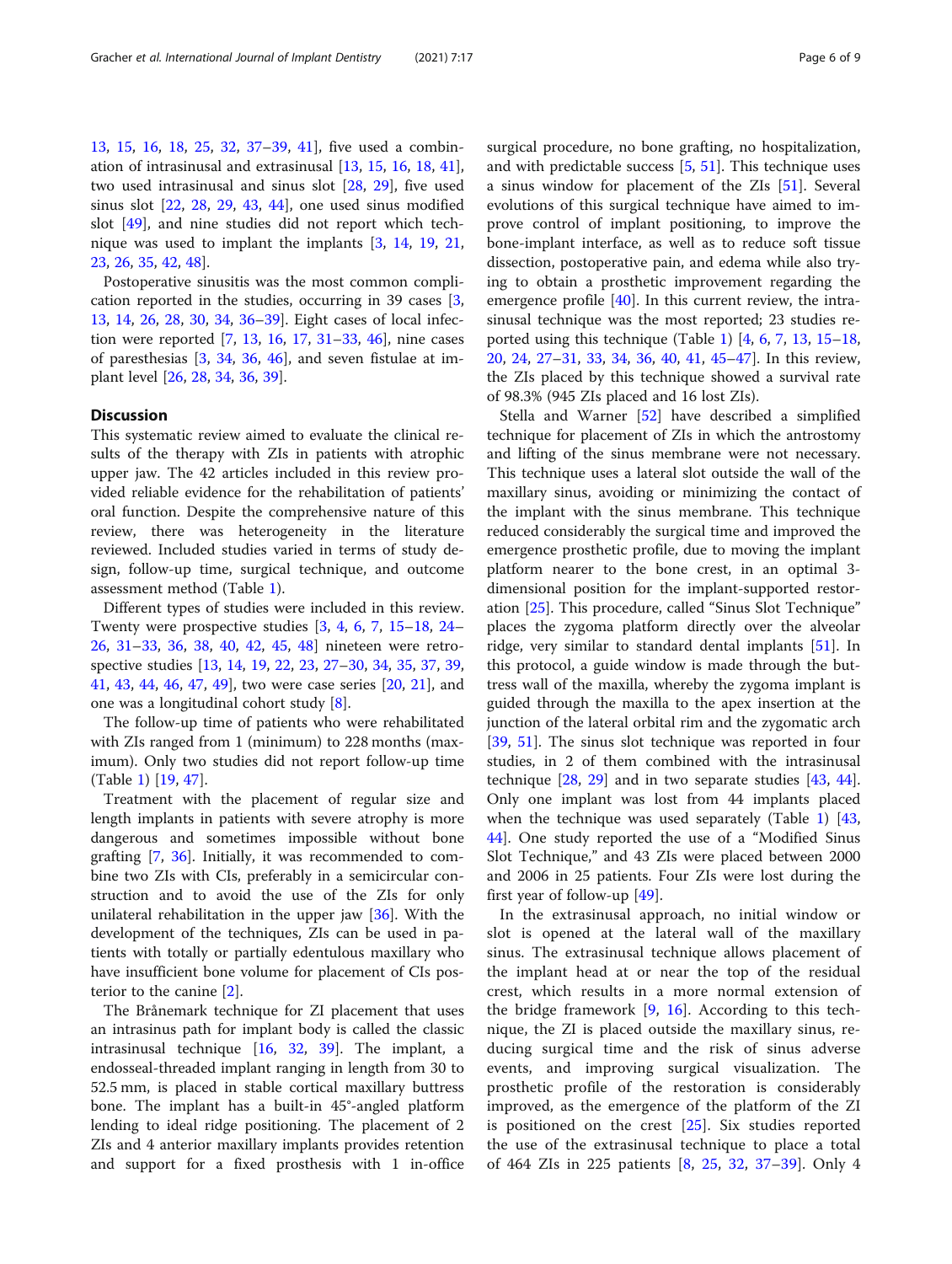implants were lost during follow-up, with a survival rate of 99.1% [[25,](#page-8-0) [32](#page-8-0), [38\]](#page-8-0). Three other articles used the extrasinusal technique combined with the intrasinusal technique (Table [1\)](#page-3-0) [[15,](#page-7-0) [16](#page-7-0), [18](#page-7-0)]. The authors reported the placement of 276 ZIs in 121 patients. The survival rate of the implants with the two combined techniques was 96.7% (9 ZIs losses) (Table [2](#page-4-0)) [[15,](#page-7-0) [16,](#page-7-0) [18](#page-7-0)].

An extrasinusal technique uses ZIs with a different design to be placed externally to the maxillary sinus, anchored in the zygomatic bone only with immediate function and covered by soft tissue after emerging profile [[32](#page-8-0), [39\]](#page-8-0). This surgical technique further evolved into two additional treatment variations: one with the insertion of 4 extrasinusal ZIs (all-on-4 double zygoma) and other using a combination of 1 to 3 extrasinusal ZIs together with 1 to 3 CIs in a hybrid of the all-on-4 treatment concept [[32\]](#page-8-0). Nowadays, the ZIs can also be used unilaterally in cases where there is sufficient bone for CI placement on one side of the arch and a serious deficiency on the other [\[39](#page-8-0)].

The use of 2 ZIs associated with 2 CIs is reported in some studies [\[24,](#page-8-0) [39](#page-8-0)]. Chow et al. treated five patients with ZIs. The ZI was placed through the palatal entry point transmucosally. In addition, 2 CIs were placed in each patient. They were followed by 10 months, and during this time, there was no implant failure [[24](#page-8-0)]. Binon et al. described different sets of successfully treated using ZIs. In the first case, a 60-year-old woman presented with a primary complaint that her maxillary implants were painful. Intake radiographs verified significant cratering and bone loss around all implants. Two CIs and 2 ZIs were placed. In the second case, a 45-year old female patient in need of restoring the upper arch following ablative surgery of a mucoepidermoid tumor was submitted a treatment with 2 anterior CIs and 2 ZIs. A postoperative radiograph taken after more than 5 years of function shows excellent osseous stability. The third case was a male patient with a history of right side cleft palate and lip surgically repaired. The patient was submitted to a zygoma-assisted fixed hybrid prosthesis. The temporary prosthesis was secured and functional following surgery. After 3 months, the left anterior conventional implant failed. A second ZI was then inserted, and the temporary prosthesis was modified to accept an additional temporary coping. Six months from insertion of the second ZI, the implants were tested, and a final impression was obtained. The prosthesis has successfully functioned for more than 9 years [\[21](#page-8-0)].

The use of variable number of ZIs associated with a variable number of CIs is found in several reports. Malevez et al. reported a retrospective study of 103 ZIs placed in 55 patients. ZIs were placed in 41 women and 14 men patients. Patients had a combination of 1 or 2

ZIs with 2, 3, 4, 5, or 6 CIs. In patients where 6 implants were placed, 2 were placed in the maxillary tuberosity. None of the 103 ZIs failed at the time of the prosthesis insertion (6 months). Of all the 194 implants placed in the upper jaw, 16 were lost [[37\]](#page-8-0). Brånemark et al. reported that twenty-eight patients were treated. In total, 52 ZIs (range 30–50-mm long) and 106 CIs (range 10– 20-mm long) were placed. In 24 of the patients, ZIs were placed bilaterally and in 4 unilaterally. In general, was placed 2–4 implants in the anterior region to obtain adequate mechanical stability for the prosthesis. The ZI was placed in the incisura above zygomatic arch. During the whole follow-up period, 3 implants failed. Of the 106 CIs placed during the insertion of the zygoma fixture, 29 were lost in 13 patients. The overall prosthetic rehabilitation rate was 96% after at least 5 years of function [\[7](#page-7-0)]. Several other authors have reported using the variable number of conventional implants associated with ZIs [\[3](#page-7-0), [4,](#page-7-0) [8,](#page-7-0) [15,](#page-7-0) [18](#page-7-0), [19](#page-7-0), [25](#page-8-0), [28](#page-8-0)–[30,](#page-8-0) [32,](#page-8-0) [36,](#page-8-0) [38,](#page-8-0) [39,](#page-8-0) [43](#page-8-0), [45](#page-8-0), [49](#page-8-0)].

The placement of ZIs without CIs was used in atrophic upper jaws, including 1 ZI, 3 ZIs, or 4 ZIs. Duarte et al. described a surgical/prosthetic protocol for the treatment of extremely atrophic maxillae using 4 ZIs in an immediate loading system. In this study, 48 ZIs were placed in 12 patients. Implants were placed in the body of the zygomatic bone and in the ridge at the rim of the maxilla. At 6-month evaluation, 1 implant was considered unsuccessful, as the removal of the prosthetic abutment was not possible since the implant presented rotational mobility. At the 30-month follow-up, 1 further implant presented rotational mobility. All patients demonstrated great satisfaction with improvements of masticatory, esthetic, phonetic, and psychological conditions [\[6](#page-7-0)]. Stiévenart et al. studied 20 patients with extremely resorbed upper jaw provided with 4 ZIs. Eighteen patients followed the same surgical protocol. The anterior implant was first placed, and the emergence was at the level of the second incisor or canine. The posterior ZI and the emergence point of the second implant was at the level of the second premolar–first molar. All the ZIs were stable at the time of the placement. The survival rate of the implants was 96% (77 ZIs of 80), and the 3 failed implants were from the same patient. Only 1 patient had a unilateral sinusitis, which was successfully treated with antibiotics [[46\]](#page-8-0). The placement of ZIs without CIs has been reported in other studies [\[21](#page-8-0), [26](#page-8-0), [31](#page-8-0), [33,](#page-8-0) [40,](#page-8-0) [42\]](#page-8-0).

The overall survival rate of all studies reported in this review was 98.22%. A total of 52 ZI losses occurred during the follow-up time of a minimum 1 month and a maximum of 228 months (Table [1\)](#page-3-0). Some complications were also reported in the studies: 9 cases of paresthesias [[3,](#page-7-0) [29](#page-8-0), [35](#page-8-0), [38,](#page-8-0) [47](#page-8-0)], 39 sinusitis [[3,](#page-7-0) [13](#page-7-0), [14,](#page-7-0) [26](#page-8-0), [28](#page-8-0), [30,](#page-8-0) [34](#page-8-0),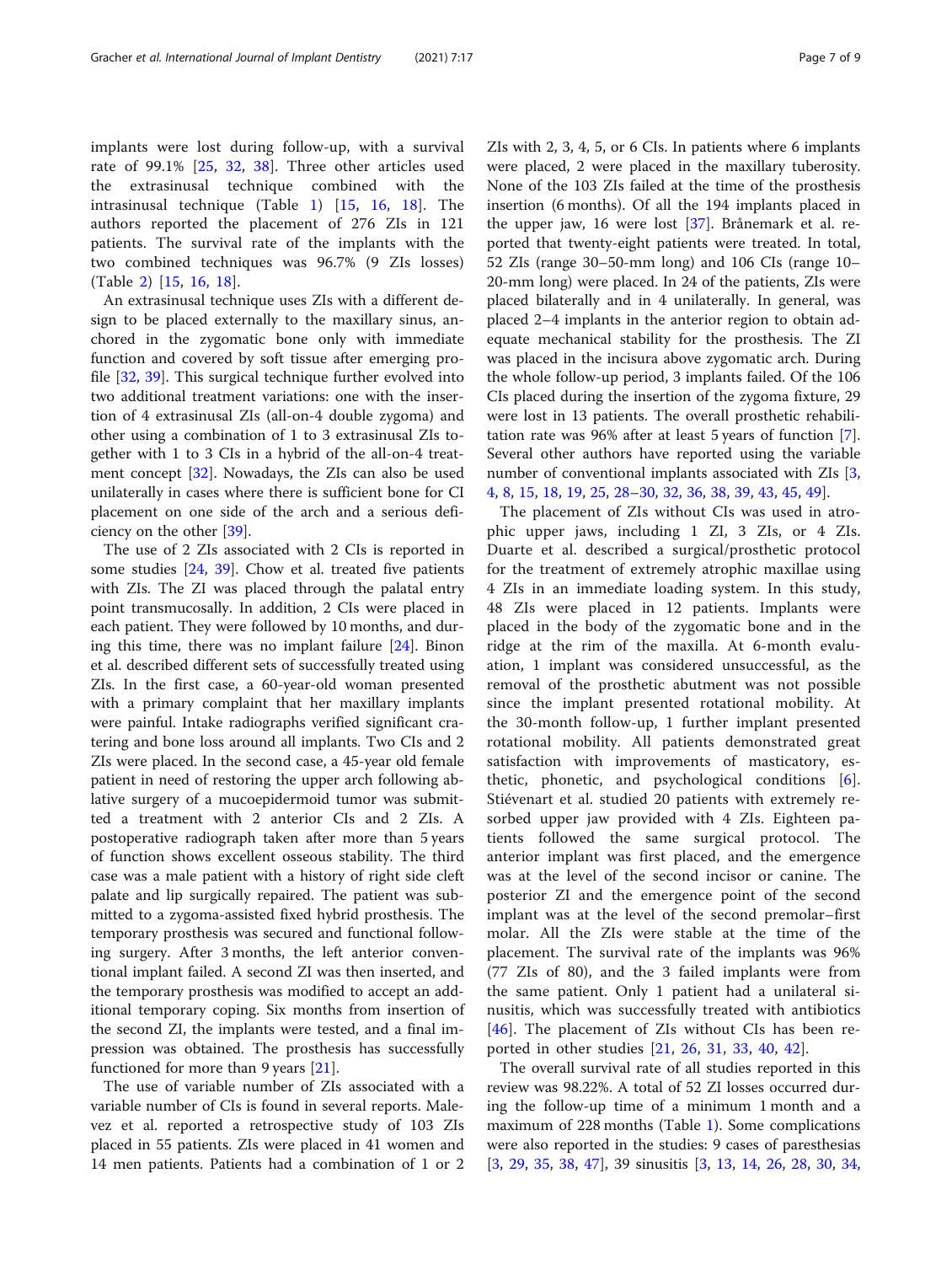<span id="page-7-0"></span>[36](#page-8-0)–[39](#page-8-0), [46](#page-8-0), [49](#page-8-0)], 16 local infection [7, 13, 16, 17, [31](#page-8-0)–[33](#page-8-0), [46\]](#page-8-0), and 7 fistulae at implant level [\[26,](#page-8-0) [28](#page-8-0), [34,](#page-8-0) [36,](#page-8-0) [39](#page-8-0)] (Table [2\)](#page-4-0).

The main limitation of our study is the lack of a randomized clinical trial on the subject, which limits the level of evidence of the information obtained. Metaanalysis was not possible due to the heterogeneity of the studies and their reported data.

# Conclusions

In conclusion, ZIs are commonly used for the rehabilitation of patients with atrophic upper jaws. The total of 2919 ZIs were placed in 1247 patients. Only 52 implants were removed during follow-up ranging from 1 to 228 months in the studies. Survival rates of implants are high (98.22% survival after follow-up, reported in this review). Different surgical techniques were used and presented high survival rates of ZIs, varying the use of the professional experience and local anatomy. Some complications may occur in the trans-operative or postoperative period, and the most common is sinusitis.

#### Abbreviations

ZI: Zygomatic implant; CI: Conventional implant; NR: Not reported; PRIS MA: Preferred reporting items for systematic reviews and meta-analyses.

#### Acknowledgements

The authors thank the dental implant manufacturer (Neodent) for their assistance and support in conducting this research.

#### Authors' contributions

AHPG, MBM, and LCT conceived and designed the experiments. AHPG, MBM, and PSP performed the experiments. MBM, PSP, and LEMP analyzed the data. LEMP and GT contributed reagents/materials/analysis tools. All authors discussed the results. AHPG and MBM wrote the paper. All authors read and approved the final manuscript.

#### Funding

This research received external funding from the company Neodent, Curitiba, PR, Brazil.

#### Availability of data and materials

The datasets generated and analyzed during the current study are available from the corresponding author upon reasonable request.

#### Ethics approval and consent to participate

Not applicable.

#### Consent for publication

Not applicable.

#### Competing interests

The authors work in the company that manufactures the implants and components (Neodent) but affirm that they have no direct or indirect financial interest in the products or information listed in the article.

#### Author details

<sup>1</sup>Technical research specialist, Neodent, Curitiba, Brazil. <sup>2</sup>Department of Occlusion, Fixed Prosthodontics and Dental Materials, School of Dentistry, Federal University of Uberlandia, Av. Pará 1720, Bloco 4LB, sala 39, Uberlandia, MG 38405-902, Brazil. <sup>3</sup>Department of Implantology, ILAPEO College, Curitiba, PR, Brazil.

Received: 16 April 2020 Accepted: 28 January 2021 Published online: 26 February 2021

#### References

- 1. Peñarrocha-Diago M, Uribe-Origone R, Guarinos-Carbó J. Implant-supported rehabilitation of the severely atrophic maxilla: a clinical report. J Prosthodont. 2004;13:187–91.
- 2. Aparicio C, Ouazzani W, Hatano N. The use of zygomatic implants for prosthetic rehabilitation of the severely resorbed maxilla. Periodontol. 2008; 47:162–71.
- 3. Aparicio C, Ouazzani W, Hatano N, Arevalo X, Muela R, Fortes V. A prospective clinical study on titanium implants in the zygomatic arch for prosthetic rehabilitation of the atrophic edentulous maxilla with a follow-up of 6 months to 5 years. Clin Implant Dent Relat Res. 2006;8:114–22.
- 4. Agliardi EL, Romeo D, Panigatti S, de Araújo NM, Maló P. Immediate fullarch rehabilitation of the severely atrophic maxilla supported by zygomatic implants: a prospective clinical study with minimum follow-up of 6 years. Int J Oral Maxillofac Surg. 2017;46:1592–9.
- 5. Sevetz EB Jr. Treatment of the severely atrophic fully edentulous maxilla: the zygoma implant option. Atlas Oral Maxillofac Surg Clin North Am. 2006;14: 121–36.
- 6. Duarte LR, Filho HN, Francischone CE, Peredo LG, Brånemark PI. The establishment of a protocol for the total rehabilitation of atrophic maxillae employing four zygomatic fixtures in an immediate loading system--a 30 month clinical and radiographic follow-up. Clin Implant Dent Relat Res. 2007;9:186–96.
- 7. Brånemark PI, Gröndahl K, Ohrnell LO, et al. Zygoma fixture in the management of advanced atrophy of the maxilla: technique and long-term results. Scand J Plast Reconstr Surg Hand Surg. 2004;38:70–85.
- 8. Aparicio C, Ouazzani W, Aparicio A, et al. Extrasinus zygomatic implants: three year experience from a new surgical approach for patients with pronounced buccal concavities in the edentulous maxilla. Clin Implant Dent Relat Res. 2010;12:55–61.
- 9. Aparicio C, Manresa C, Francisco K, et al. Zygomatic implants: indications, techniques and outcomes, and the zygomatic success code. Periodontol. 2014;66:41–58.
- 10. Boyes-Varley JG, Howes DG, Lownie JF, Blackbeard GA. Surgical modifications to the Brånemark zygomaticus protocol in the treatment of the severely resorbed maxilla: a clinical report. Int J Oral Maxillofac Implants. 2003;18:232–7.
- 11. Esposito M, Worthington HV. Interventions for replacing missing teeth: dental implants in zygomatic bone for the rehabilitation of the severely deficient edentulous maxilla. Cochrane Database Syst Rev. 2013;9.
- 12. Moher D, Liberati A, Tetzlaff J, Altman DG, PRISMA Group. Preferred reporting items for systematic reviews and meta-analyses: the PRISMA statement. Ann Intern Med. 2009;151:264–9.
- 13. Aleksandrowicz P, Kusa-Podkanska M, Grabowska K, Kotula L, Szkatula-Lupina A, Wysokinska-Miszczuk J. Extra-sinus zygomatic implants to avoid chronic sinusitis and prosthetic arch malposition: 12 years of experience. J Oral implantol. 2019;45:73–8.
- 14. Alzoubi F, Bedrossian E, Wong A, Farrell D, Park C, Indresano T. Outcomes assessment of treating completely edentulous patients with a fixed implantsupported profile prosthesis utilizing a graftless approach. Part 1: clinically related outcomes. Int J Oral Maxillofac Implants. 2017;32:897–903.
- 15. Aparicio C, Ouazzani W, Aparicio A, et al. Immediate/early loading of zygomatic implants: clinical experiences after 2 to 5 years of follow-up. Clin Implant Dent Relat Res. 2010;12:e77–82.
- 16. Aparicio C, Manresa C, Francisco K, et al. Zygomatic implants placed using the zygomatic anatomy-guided approach versus the classical technique: a proposed system to report rhinosinusitis diagnosis. Clin Implant Dent Relat Res. 2014;16:627–42.
- 17. Aparicio C, Manresa C, Francisco K, et al. The long-term use of zygomatic implants: a 10-year clinical and radiographic report. Clin Implant Dent Relat Res. 2014;16:447–59.
- 18. Atalay B, Doğanay Ö, Saraçoğlu BK, Bultan Ö, Hafiz G. Clinical evaluation of zygomatic implant-supported fixed and removable prosthesis. J Craniofac Surg. 2017;28:185–9.
- 19. Balshi TJ, Wolfinger GJ, Shuscavage NJ, Balshi SF. Zygomatic bone-toimplant contact in 77 patients with partially or completely edentulous maxillas. J Oral Maxillofac Surg. 2012;70:2065–9.